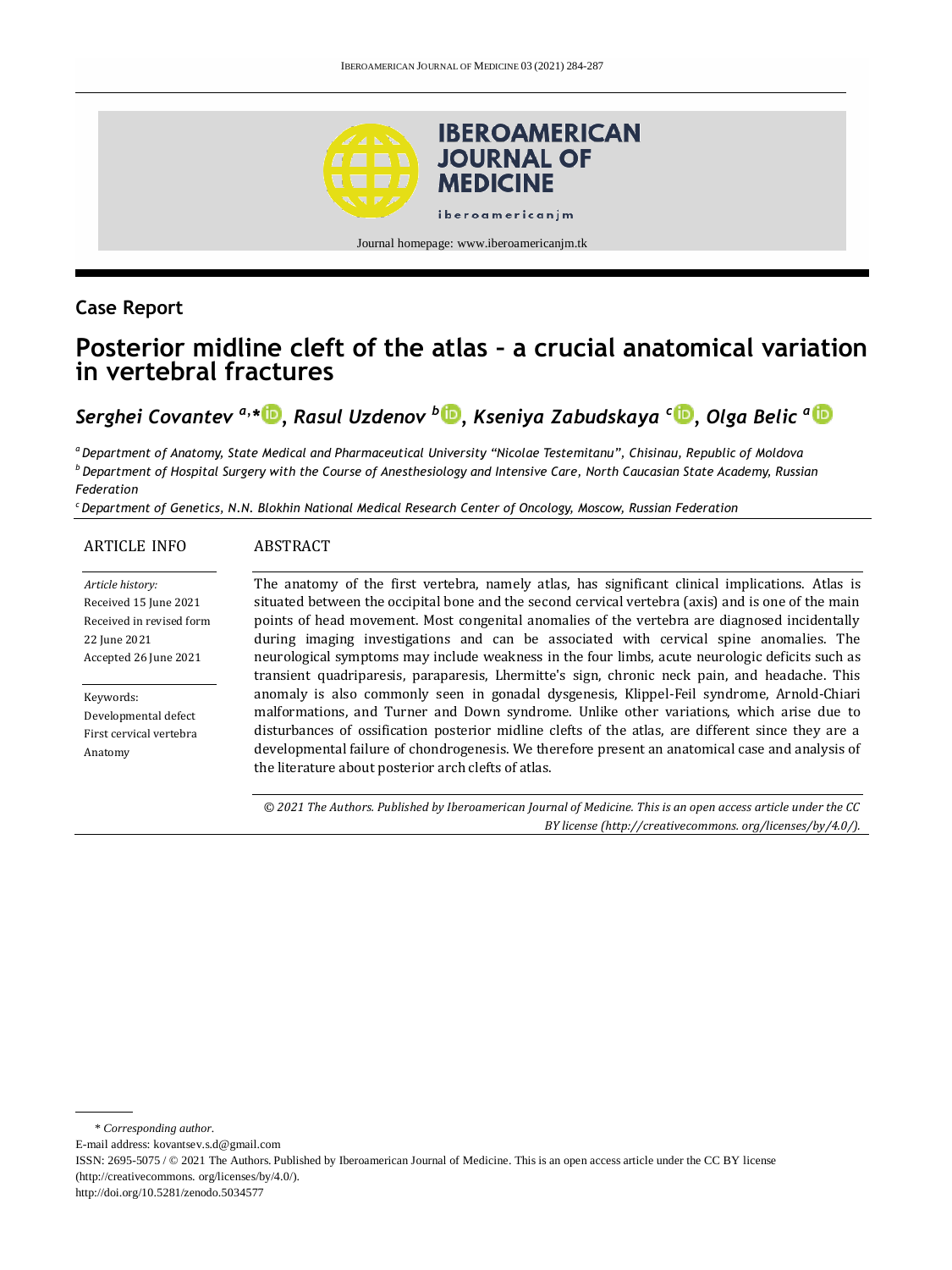## **Hendidura posterior de la línea media del atlas - una variación anatómica crucial en las fracturas vertebrales**

### INFO. ARTÍCULO

#### RESUMEN

*Historia del artículo:*  Recibido 15 Junio 2021 Recibido en forma revisada 22 Junio 2021 Aceptado 26 Junio 2021

Palabras clave: Defecto de desarrollo Primera vértebra cervical Anatomía

La anatomía de la primera vértebra, a saber, el atlas, tiene importantes implicaciones clínicas. Atlas está situado entre el hueso occipital y la segunda vértebra cervical (axis) y es uno de los principales puntos de movimiento de la cabeza. La mayoría de las anomalías congénitas de las vértebras se diagnostican de manera incidental durante las investigaciones por imágenes y pueden asociarse con anomalías de la columna cervical. Los síntomas neurológicos pueden incluir debilidad en las cuatro extremidades, déficits neurológicos agudos como cuadriparesia transitoria, paraparesia, signo de Lhermitte, dolor de cuello crónico y dolor de cabeza. Esta anomalía también se observa con frecuencia en la disgenesia gonadal, el síndrome de Klippel-Feil, las malformaciones de Arnold-Chiari y el síndrome de Turner y Down. A diferencia de otras variaciones, que surgen debido a alteraciones de la osificación, las hendiduras de la línea media posterior del atlas, son diferentes ya que son una falla en el desarrollo de la condrogénesis. Por tanto, presentamos un caso anatómico y un análisis de la literatura sobre las hendiduras del arco posterior del atlas.

*© 2021 Los Autores. Publicado por Iberoamerican Journal of Medicine. Éste es un artículo en acceso abierto bajo licencia CC BY (http:/[/creativecommons. org/licenses/by/4.0/\)](https://creativecommons.org/licenses/by/4.0/).*

HOW TO CITE THIS ARTICLE: Covantev S, Uzdenov R, Zabudskaya K, Belic O. Posterior midline cleft of the atlas – a crucial anatomical variation in vertebral fractures. Iberoam J Med. 2021;3(3):284-287. doi[: 10.5281/zenodo.5034577.](http://doi.org/10.5281/zenodo.5034577)

## **1. INTRODUCTION**

The anatomy of the first vertebra, namely atlas, has significant clinical implications [1]. Atlas is situated between the occipital bone and the second cervical vertebra (axis). It is one of the main points of head movement, due to joints, and serves as an attachment for several muscles [2]. Anatomically it is not a typical vertebra due to its shape and absence of body and spinous process. Nevertheless, its function and variations of development are important in clinical settings.

Most congenital anomalies of the vertebra are diagnosed incidentally during imaging investigations and are often associated with cervical spine anomalies. Congenital clefts and other developmental anomalies of the atlas vertebra are rare but may present as a diagnostic dilemma especially in neck pain, radiculopathy, neck mass, and after trauma [3, 4]. Particularly, differentiation of developmental variants of the atlas from the burst fracture of Jefferson (fracture into two, three or four segments) is essential to prevent unnecessary medical intervention [5].

We report an anatomical case and analysis of the literature about posterior arch clefts of atlas.

### **2. CASE REPORT**

During routine examination of newly prepared osteology specimens for anatomical classes, we observed an unusual structure of the atlas. Only one case (1,82%) was encountered out of 55 first vertebrae. The anteroposterior length of the atlas was 40.2 mm and the anteroposterior length of the vertebral canal was 37.4 mm. The transverse dimension of the vertebra was 51.3 mm and of the vertebral canal 39.0 mm. The posterior hemiarches were



*Figure 1: Posterior midline cleft. 1: anterior tubercle; 2: anterior arch; 3: foramen transversarium; 4: posterior arch; 5: posterior midline cleft; 6: vertebral foramen; 7: superior articular surface; 8: transverse process.*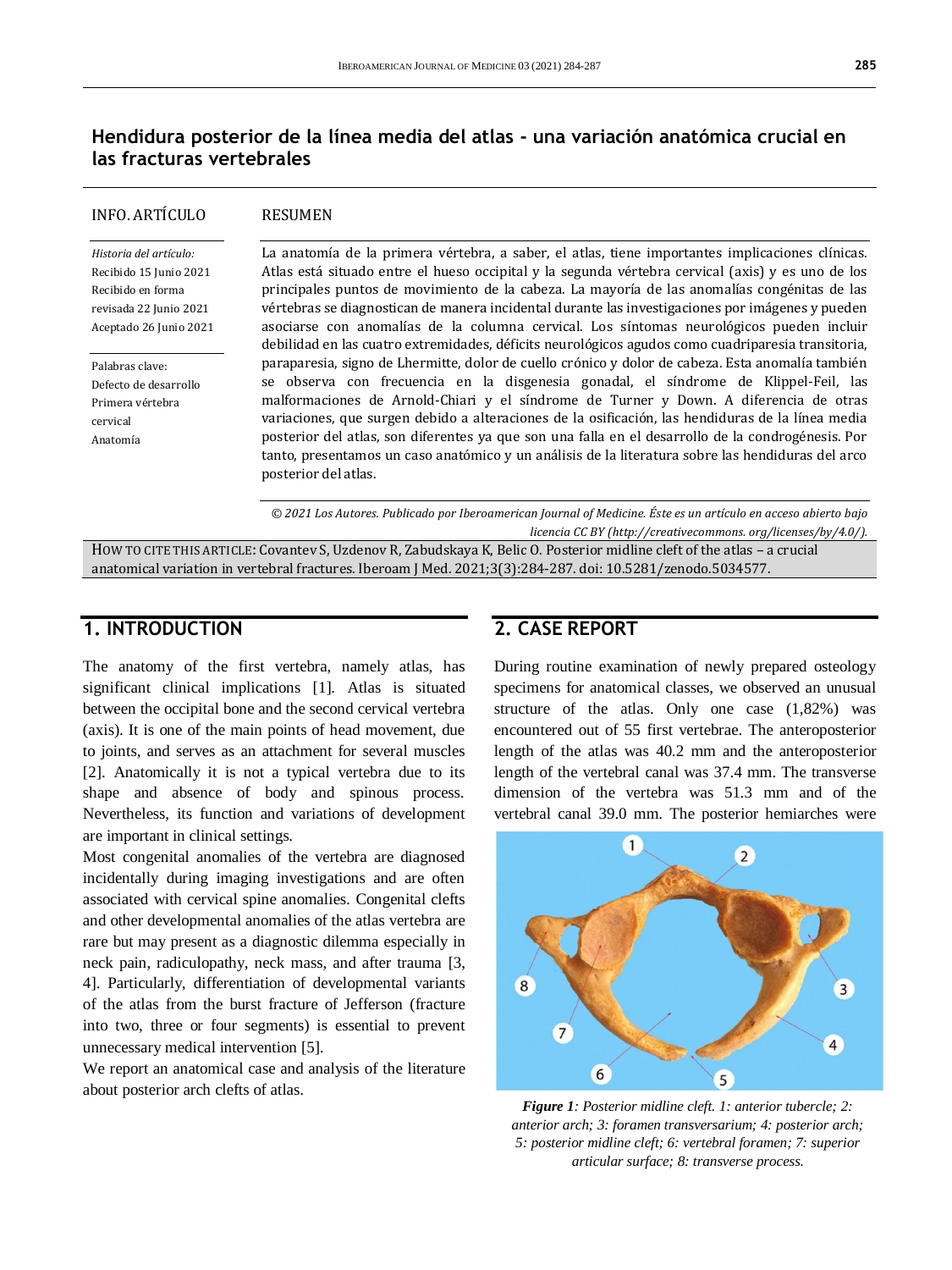completely separated and had a 5 mm defect. Apart from the posterior midline cleft there were no other defects (Figure 1). The defect is classified as type A based on Currarino classification (Figure 2) [6].



*Figure 2: Currarino classification. Type A: failure of posterior midline fusion of the two hemiarches; type B: unilateral defect; type C: bilateral defects; type D: absence of the posterior arch, with persistent posterior tubercle; type E: absence of the entire arch, including the tubercle (based on Currarino and coworkers [6]).*

## **3. DISCUSSION**

Anatomical variations and defects of the skeletal system often arise due to disturbances of ossification. Posterior midline clefts of the atlas, rachischisis or spina bifida occulta, are different since they are a developmental failure of chondrogenesis. During dissection of 1613 atlases Geipel noticed that 4% had posterior midline cleft. The majority of his cases (97%) were median clefts. The remaining 3% of cases were located laterally at the level of the vertebral artery sulcus [7, 8].

In the embryological period atlas is formed from three primary ossification centers: an anterior center developing into the anterior tubercle and two lateral centers giving rise to the lateral masses and posterior arch. In approximately 2% of the population, an additional ossification center may arise in the posterior midline, therefore forming into a

posterior tubercle. Fusion of ossicles usually occurs during age 3 to 5 years. Incomplete posterior fusion may even be normal in children up to 10 years old [9].

Congenital anomalies of the posterior atlas arch can be classified according to a system proposed by Currarino and coworkers (figure 2). They can be asymptomatic or present with neck pain, stiffness, and various chronic and acute neurological symptoms [6].

Type A is the common (approximating 80% of cases) type of anomaly and is encountered in 4% of the general population. In contrast, all other morphological types (B to E) are encountered in only 0.69% of the population [9]. This case also reports a type A anomaly, which is the most common.

One of the major concerns regarding posterior clefts is the differential diagnosis with Jefferson burst fracture. This is important to proceed to definite management, which differs between the two conditions. In the case of the midline clefts, when ligamentous and bony injury has been excluded by imaging techniques, management is usually symptomatic with simple analgesics. On the other hand Jefferson fracture treatment consists of external immobilization of the cervical spine with a sternal occipital mandibular immobilization brace or Halo fixation vest for up to 16 weeks [10].

Differentiation of the developmental anomalies from burst fractures of the atlas can be made by inspection of the lateral cervical and open-mouth radiographs and confirmed by CT. On the lateral radiograph the cortical bone of the anterior arch may be absent or indistinct when a cleft is present [11]. Linear tomography may further reveal smooth corticated margins, which contrast with the sharp noncorticated appearance of a fracture [12].

Although, congenital anomalies are benign they frequently occur with various combinations of neural abnormalities, suggesting that an interrelationship may exists. The neurological symptoms may include weakness in the four limbs, acute neurologic deficits such as transient quadriparesis, paraparesis, Lhermitte's sign, chronic neck pain, and headache [13-15]. This anomaly is also commonly seen in gonadal dysgenesis, Klippel-Feil syndrome, Arnold-Chiari malformations, and Turner and Down syndrome [8].

Sometimes bony projections of the type A cleft defect may become symptomatic without exacerbating factors (degeneration, atlanto-axial instability, trauma). The possible explanation is that bony expansion of the posterior hemiarches is pulled by ligamentous and muscular structures that normally insert on the posterior tubercle of the atlas [16]. Surgery is the treatment of choice in